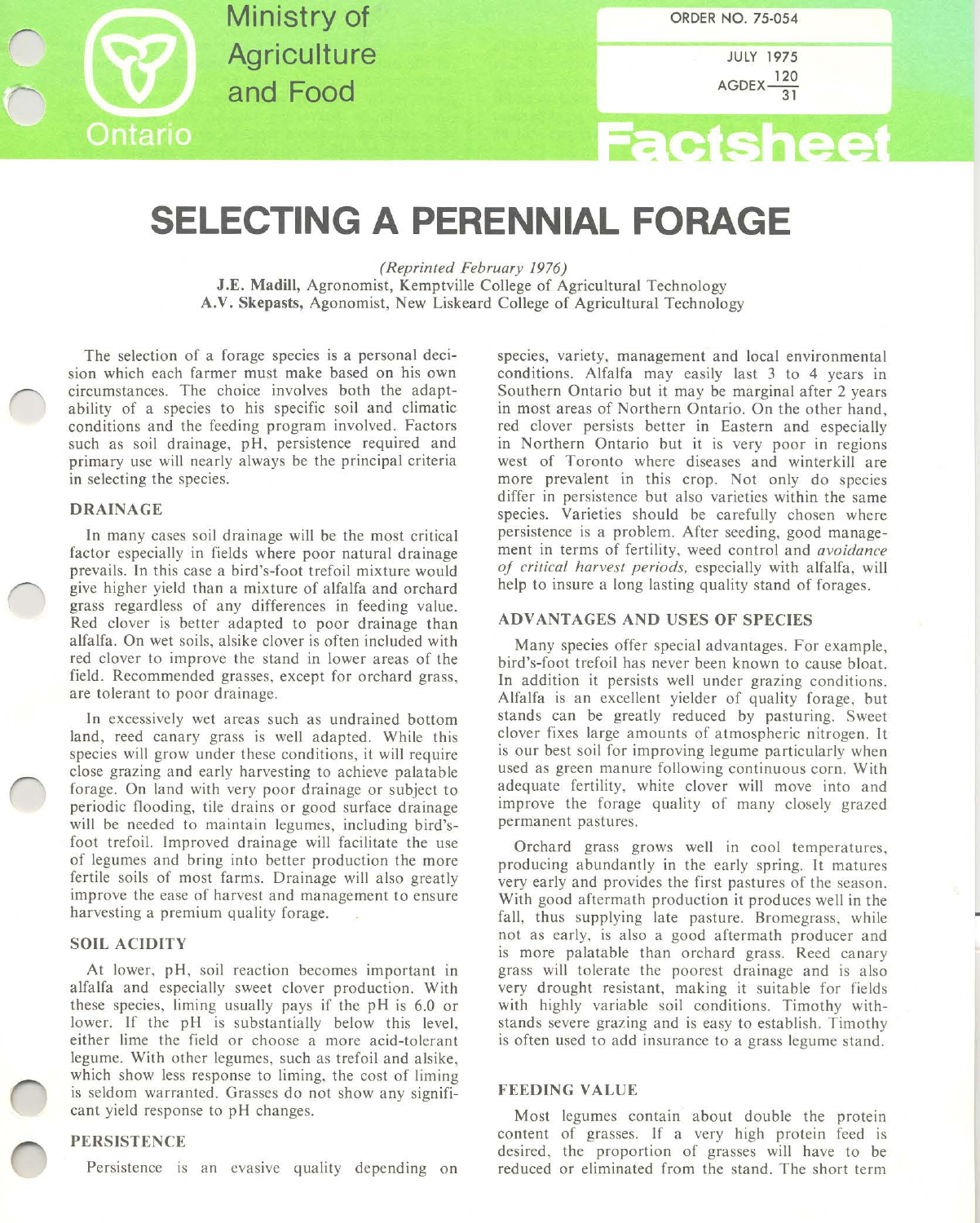ladino clover will provide about 27% protein, alfalfa and bird's-foot trefoil about 19% protein. In less favored areas for legume production such as Eastern and Northern Ontario, grasses are often used to add a measure of insurance to the stand, but the grass percent is kept low and an excellent protein level can still be produced.

Timothy is lower in protein content and responds less to nitrogen fertilizer than brome, orchard or reed canary grass. Protein level of grasses, particularly in northern regions, will be increased by about I to 2% with recommended levels of nitrogen fertilizer.

#### MIXTURES

The greater the number of species in a mixture the greater the opportunity for competition among species, which results in the dominance of the most competitive species and failure of the weaker ones. Competitive strength is often not related to forage yield. For example, trefoil is a good forage yielder but very weak in the seedling stage. Competition in trefoil must be kept to a minimum by not including other legumes in the mixture and by using a low seeding rate for the grass. Even when species are well matched for competitive ability, yields will be depressed substantially if more than three species are used in the mixture.

Fields which are variable, particularly due to drainage, should be redivided so that species adopted to each soil type may be chosen. This will not only reduce the competition of many species but also make it possible to work each area as the soil type permits.

#### CHOICE OF VARIETIES

Often the choice of a variety can be as important as the choice of a species. Early and medium maturing alfalfa must be carefully matched with a suitabie grass so that both will compete and mature evenly. Early alfalfa should be grown with orchard or bromegrass while medium alfalfa should be grown with brome or timothy. By including some early alfalfa on the farm, the optimum harvesting season may be extended. Especially in Southern Ontario, early alfalfa varieties will provide earlier aftermath and higher yield particularly in the first year or two.

Bird's-foot trefoil varieties can be divided into two groups: those withstanding poor drainage and some flooding; and those that require moderately good drainage. Differences in yield potential between varieties are small, except where it is reflected in the ability to tolerate flooding and poor drainage. If drainage is a problem, select a variety which persists under this condition. Where there is a problem establishing trefoil such as in roughland renovation, a variety having higher seedling vigor should be chosen.

Red clover disappears rapidly due to winterkilling and diseases. Recommended varieties will be superior to Canadian double cut in persistence and yield after the first year. When they become available and are recommended, tetraploid varieties of red clover are very much superior in yield to the diploid varieties. Ladino clover is much higher yielding than common white clover, and also will recover more rapidly after cutting or grazing than common white clover.

Recommended grass varieties are superior to nonpedigreed seed in aftermath production, and seedling vigor. Variability in maturity dates between recommended varieties offers greater harvesting flexibility. Other improved characteristics include leafier plants, and greater seed production.

For current varietal recommendations see Ontario Ministry of Agriculture and Food Publication 296, *Field Crop Recommendations.*